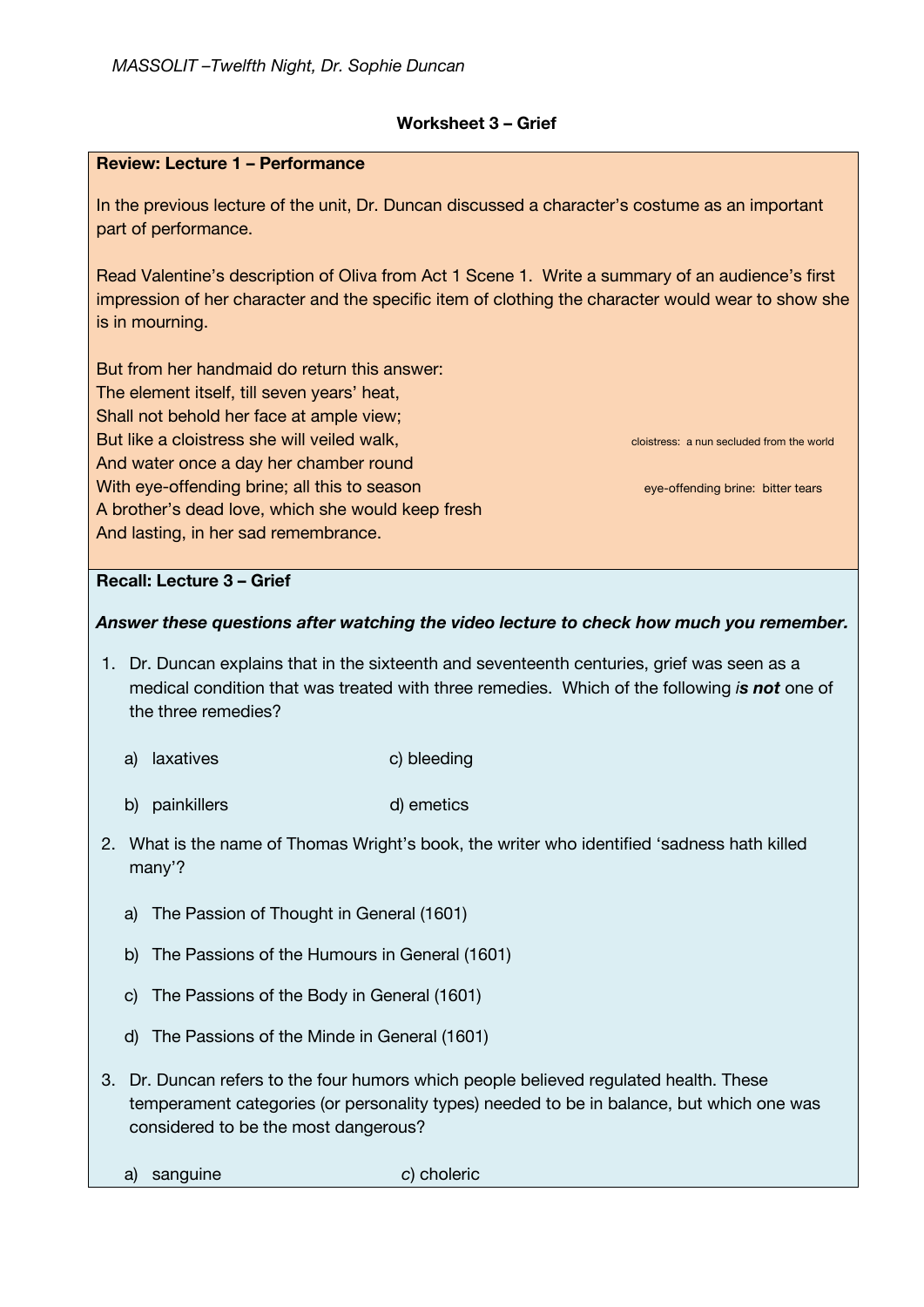| melancholic<br>b)<br><b>Analysis</b>                                                                                                                                                                                                                                                                                       | d) phlegmatic                                   |                                         |
|----------------------------------------------------------------------------------------------------------------------------------------------------------------------------------------------------------------------------------------------------------------------------------------------------------------------------|-------------------------------------------------|-----------------------------------------|
|                                                                                                                                                                                                                                                                                                                            |                                                 |                                         |
| During the lecture, Dr. Duncan discusses how Feste considers Oliva's grief is illogical as she<br>abandons it when she meets Cesario. [4:01]                                                                                                                                                                               |                                                 |                                         |
| Olivia is a character who has suffered the permanent loss of her brother and her father, yet many<br>argue she turns mourning into an overly dramatic, despairing and public demonstration of her own<br>private suffering, yet Viola's perceived grief for her brother, Sebastian is only temporary and less<br>dramatic. |                                                 |                                         |
| Compare the different ways Shakespeare presents Olivia's grief before and after she meets<br>Cesario in Act One.                                                                                                                                                                                                           |                                                 |                                         |
|                                                                                                                                                                                                                                                                                                                            | <b>Before meeting Cesario</b>                   | When she meets Cesario<br>Act 1 Scene 5 |
| Olivia                                                                                                                                                                                                                                                                                                                     | Act 1 Scene 1<br>Act 1 Scene 2<br>Act 1 Scene 4 |                                         |
|                                                                                                                                                                                                                                                                                                                            |                                                 |                                         |
| <b>Evaluation</b><br>Read Act 2 Scene 1, where Sebastian has been rescued by Antonio and reveals his grief for his<br>twin sister, Viola, whom he believes has drowned.                                                                                                                                                    |                                                 |                                         |
| Imagine you are directing this play. The actor playing Sebastian asks for your advice before he<br>performs this scene.                                                                                                                                                                                                    |                                                 |                                         |
| Consider the following:<br>Which words describe the character's thoughts and feelings: miserable, irritable,<br>$\bullet$<br>distraught, reflective or inconsolable?                                                                                                                                                       |                                                 |                                         |
| Which words describe the way he should speak: slowly, quickly, confidently or hesitantly?<br>Which actions should be included?                                                                                                                                                                                             |                                                 |                                         |
| Glossary                                                                                                                                                                                                                                                                                                                   |                                                 |                                         |
| <b>Illogical</b> (adj) lacks logic as ideas are driven by emotions rather than thought                                                                                                                                                                                                                                     |                                                 |                                         |
| Grief (noun)- a feeling or deep sorrow or sadness, often caused by someone's death                                                                                                                                                                                                                                         |                                                 |                                         |
| Mourning (noun) expressing sorrow for someone who has died                                                                                                                                                                                                                                                                 |                                                 |                                         |

● **Emetic** (noun) a medicine or substance that is swallowed causing vomiting